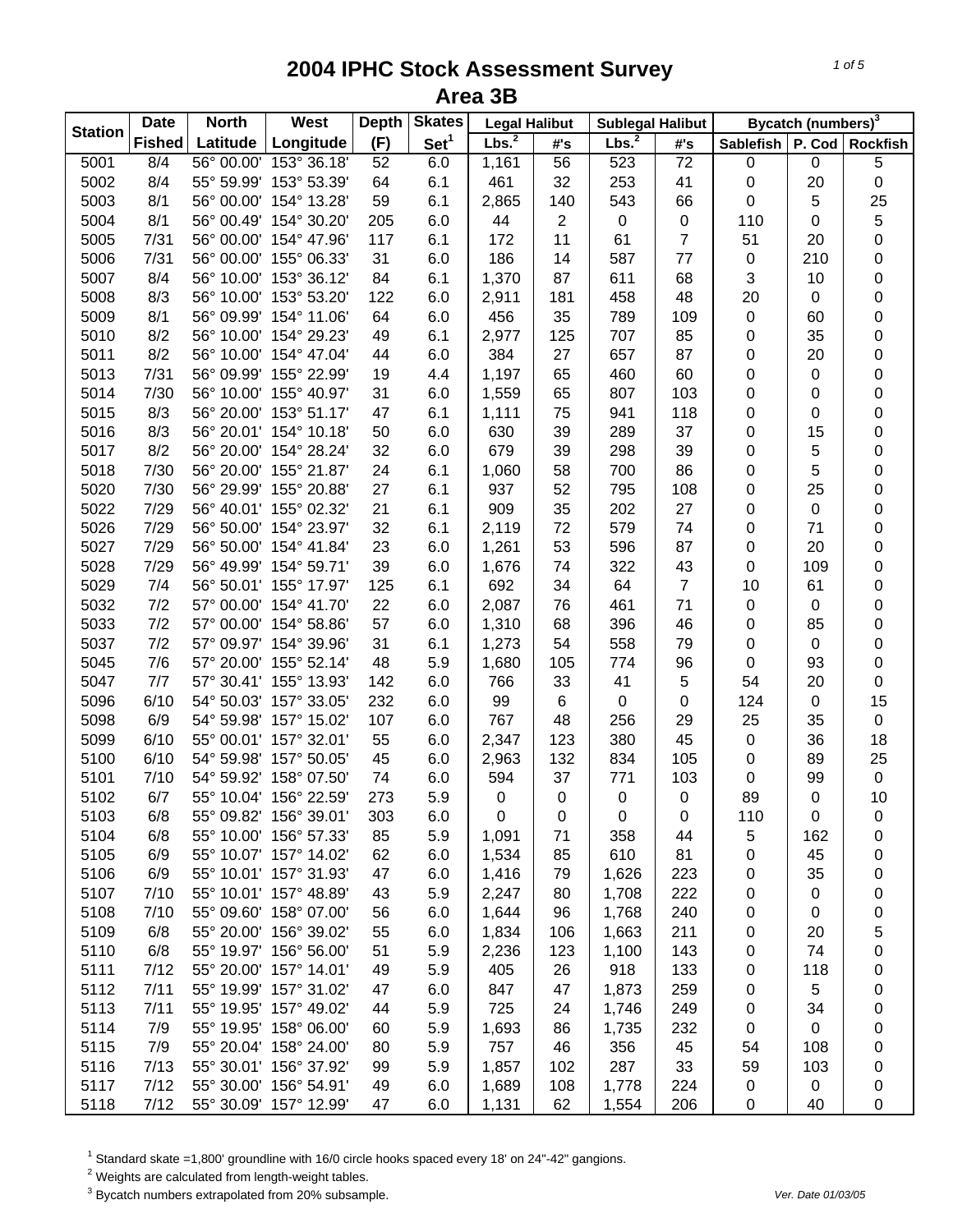| <b>Station</b> | <b>Date</b>   | <b>North</b> | West                   | <b>Depth</b> | <b>Skates</b>    | <b>Legal Halibut</b> |     | <b>Sublegal Halibut</b> |     | Bycatch (numbers) <sup>3</sup> |             |                 |  |
|----------------|---------------|--------------|------------------------|--------------|------------------|----------------------|-----|-------------------------|-----|--------------------------------|-------------|-----------------|--|
|                | <b>Fished</b> | Latitude     | Longitude              | (F)          | Set <sup>1</sup> | Lbs. <sup>2</sup>    | #'s | Lbs. <sup>2</sup>       | #'s | <b>Sablefish</b>               |             | P. Cod Rockfish |  |
| 5119           | 7/11          |              | 55° 30.02' 157° 31.10' | 51           | 5.9              | 214                  | 10  | 1,913                   | 283 | $\pmb{0}$                      | $\pmb{0}$   | $\pmb{0}$       |  |
| 5120           | 7/11          | 55° 30.06'   | 157° 48.00'            | 53           | 5.9              | 1,305                | 69  | 1,334                   | 185 | $\pmb{0}$                      | $\pmb{0}$   | 0               |  |
| 5121           | 7/9           |              | 55° 30.00' 158° 06.00' | 71           | 5.9              | 1,353                | 80  | 533                     | 64  | 59                             | 83          | 0               |  |
| 5122           | 7/9           |              | 55° 30.18' 158° 24.01' | 80           | 5.9              | 663                  | 33  | 463                     | 68  | 29                             | 54          | 0               |  |
| 5123           | 7/16          |              | 55° 39.95' 156° 55.03' | 48           | 5.9              | 1,713                | 100 | 1,572                   | 196 | $\pmb{0}$                      | $\pmb{0}$   | 0               |  |
| 5124           | 7/16          |              | 55° 40.01' 157° 13.09' | 46           | 6.0              | 495                  | 24  | 1,413                   | 210 | 0                              | $\pmb{0}$   | 0               |  |
| 5125           | 7/23          |              | 55° 40.03' 157° 29.99' | 55           | 5.9              | 878                  | 52  | 1,475                   | 209 | $\mathbf 0$                    | 25          | 0               |  |
| 5126           | 7/22          |              | 55° 40.01' 157° 48.02' | 74           | 6.0              | 1,668                | 99  | 904                     | 112 | $\mathbf 0$                    | 69          | 0               |  |
| 5127           | 7/22          |              | 55° 39.99' 158° 06.01' | 70           | 5.9              | 934                  | 52  | 879                     | 117 | 34                             | 74          | 0               |  |
| 5128           | 7/21          |              | 55° 40.10' 158° 23.01' | 71           | 6.0              | 1,676                | 97  | 1,142                   | 149 | 10                             | 20          | 0               |  |
| 5129           | 7/21          |              | 55° 39.98' 158° 41.05' | 51           | 6.0              | 1,237                | 69  | 1,775                   | 244 | 0                              | $\pmb{0}$   | 0               |  |
| 5130           | 7/23          |              | 55° 50.10' 157° 12.02' | 56           | 6.0              | 702                  | 46  | 1,447                   | 184 | 0                              | 64          | 0               |  |
| 5131           | 7/23          |              | 55° 50.05' 157° 29.98' | 56           | 5.9              | 456                  | 29  | 771                     | 106 | 0                              | 191         | 0               |  |
| 5132           | 7/22          |              | 55° 50.00' 157° 48.13' | 67           | 6.0              | 1,185                | 66  | 765                     | 105 | 0                              | 45          | 0               |  |
| 5133           | 7/22          |              | 55° 50.02' 158° 05.00' | 45           | 6.0              | 1,468                | 64  | 1,523                   | 208 | 0                              | 35          | 0               |  |
| 5134           | $7/21$        |              | 55° 49.98' 158° 23.13' | 59           | 6.0              | 2,278                | 107 | 1,014                   | 129 | 10                             | $\pmb{0}$   | 0               |  |
| 5135           | 7/24          |              | 56° 00.11' 157° 29.00' | 61           | 5.9              | 990                  | 50  | 751                     | 100 | 0                              | 83          | 0               |  |
| 5136           | 8/1           |              | 55° 59.97' 157° 47.02' | 67           | 6.0              | 276                  | 19  | 1,293                   | 173 | 0                              | 30          | 0               |  |
| 5137           | 8/1           |              | 55° 59.94' 158° 05.00' | 47           | 6.0              | 716                  | 35  | 1,213                   | 175 | 0                              | 15          | 0               |  |
| 5138           | 8/1           |              | 56° 09.97' 157° 47.25' | 87           | 3.3              | 1,159                | 48  | 270                     | 33  | 0                              | 82          | 20              |  |
| 5139           | 8/1           |              | 56° 10.41' 158° 04.99' | 42           | 6.0              | 1,024                | 40  | 404                     | 56  | $\pmb{0}$                      | 104         | $\pmb{0}$       |  |
| 5140           | 8/2           |              | 56° 20.00' 158° 04.06' | 39           | 6.0              | 995                  | 41  | 266                     | 37  | 0                              | 15          | 0               |  |
| 5141           | 6/21          |              | 54° 30.11' 158° 59.97' | 154          | 6.0              | 1,595                | 95  | 163                     | 17  | 124                            | $\mathbf 0$ | 5               |  |
| 5142           | 6/20          |              | 54° 29.96' 159° 17.02' | 82           | 6.0              | 690                  | 39  | 219                     | 29  | 22                             | 109         | 0               |  |
| 5143           | 6/17          |              | 54° 30.00' 159° 34.38' | 62           | 6.0              | 3,180                | 193 | 791                     | 94  | $\pmb{0}$                      | 30          | 6               |  |
| 5144           | 6/17          |              | 54° 29.99' 159° 50.84' | 66           | 6.0              | 218                  | 14  | 426                     | 63  | $\pmb{0}$                      | 34          | 0               |  |
| 5145           | 6/17          |              | 54° 30.01' 160° 09.07' | 67           | 6.0              | 487                  | 30  | 448                     | 59  | $\pmb{0}$                      | 80          | 0               |  |
| 5146           | 6/14          |              | 54° 40.03' 158° 25.16' | 104          | 6.0              | 2,290                | 137 | 536                     | 63  | 95                             | 25          | 0               |  |
| 5147           | 6/21          |              | 54° 39.97' 158° 42.03' | 58           | 5.9              | 3,047                | 170 | 1,000                   | 124 | 0                              | 44          | 0               |  |
| 5148           | 6/21          |              | 54° 39.95' 159° 00.00' | 51           | 6.0              | 4,347                | 229 | 931                     | 120 | 0                              | 75          | 5               |  |
| 5149           | 6/20          |              | 54° 40.00' 159° 17.07' | 41           | 6.0              | 2,007                | 97  | 1,266                   | 160 | 0                              | 15          | 0               |  |
| 5150           | 6/20          |              | 54° 40.03' 159° 34.11' | 34           | 6.0              | 2,202                | 86  | 575                     | 78  | 0                              | 64          | 50              |  |
| 5151           | 6/19          | 54° 40.00'   | 159° 52.25'            | 42           | 6.0              | 2,132                | 99  | 692                     | 94  | 0                              | 105         | $\pmb{0}$       |  |
| 5152           | 6/19          |              | 54° 39.98' 160° 09.10' | 50           | 6.0              | 1,741                | 87  | 743                     | 97  | 0                              | 93          | 0               |  |
| 5153           | 6/14          |              | 54° 50.01' 158° 07.26' | 59           | 6.0              | 1,471                | 85  | 437                     | 54  | 10                             | 89          | 0               |  |
| 5154           | 6/14          |              | 54° 50.01' 158° 25.14' | 110          | 6.0              | 2,144                | 112 | 95                      | 12  | 165                            | 5           | 0               |  |
| 5155           | 6/12          |              | 54° 50.02' 158° 42.25' | 56           | 6.0              | 2,050                | 100 | 1,420                   | 196 | 0                              | 5           | 0               |  |
| 5156           | 6/12          |              | 54° 49.98' 159° 00.03' | 40           | 6.0              | 1,705                | 80  | 903                     | 136 | 0                              | 45          | 0               |  |
| 5157           | 6/18          |              | 54° 49.98' 159° 52.20' | 31           | 6.0              | 2,943                | 87  | 655                     | 101 | 0                              | 50          | 0               |  |
| 5158           | 6/19          |              | 54° 50.01' 160° 08.97' | 38           | 6.0              | 2,563                | 112 | 621                     | 96  | 0                              | 30          | 0               |  |
| 5159           | 6/15          |              | 54° 50.11' 160° 25.91' | 47           | 6.0              | 739                  | 41  | 561                     | 77  | $\pmb{0}$                      | 183         | 0               |  |
| 5160           | 6/13          |              | 55° 00.03' 158° 25.09' | 115          | 6.0              | 1,160                | 58  | 64                      | 8   | 175                            | $\mathbf 0$ | 0               |  |
| 5161           | 6/12          |              | 54° 59.92' 158° 41.98' | 71           | 6.0              | 2,593                | 128 | 908                     | 120 | 0                              | 35          | 0               |  |
| 5162           | 6/12          |              | 54° 59.84' 158° 59.03' | 47           | 6.0              | 1,144                | 37  | 447                     | 65  | 0                              | 75          | 0               |  |
| 5163           | 6/11          |              | 54° 59.08' 159° 15.89' | 27           | 5.9              | 287                  | 13  | 216                     | 38  | 0                              | 186         | 0               |  |
| 5164           | 6/15          |              | 55° 00.06' 160° 26.95' | 64           | 6.0              | 2,008                | 107 | 1,000                   | 128 | 0                              | 45          | 0               |  |
| 5165           | 6/15          |              | 55° 00.00' 160° 44.09' | 51           | 6.0              | 2,387                | 113 | 671                     | 88  | 0                              | 10          | 0               |  |
| 5166           | 6/13          |              | 55° 10.02' 158° 24.01' | 102          | 5.8              | 1,347                | 74  | 211                     | 25  | 43                             | 19          | 0               |  |
| 5167           | 6/13          |              | 55° 10.00' 158° 41.95' | 113          | 6.0              | 915                  | 46  | 85                      | 11  | 163                            | 0           | 0               |  |
| 5168           | 6/11          |              | 55° 09.97' 158° 58.98' | 78           | 6.0              | 2,574                | 147 | 814                     | 99  | $\pmb{0}$                      | 50          | 0               |  |

 $^1$  Standard skate =1,800' groundline with 16/0 circle hooks spaced every 18' on 24"-42" gangions.<br><sup>2</sup> Weights are calculated from length-weight tables.

3 Bycatch numbers extrapolated from 20% subsample. *Ver. Date 01/03/05*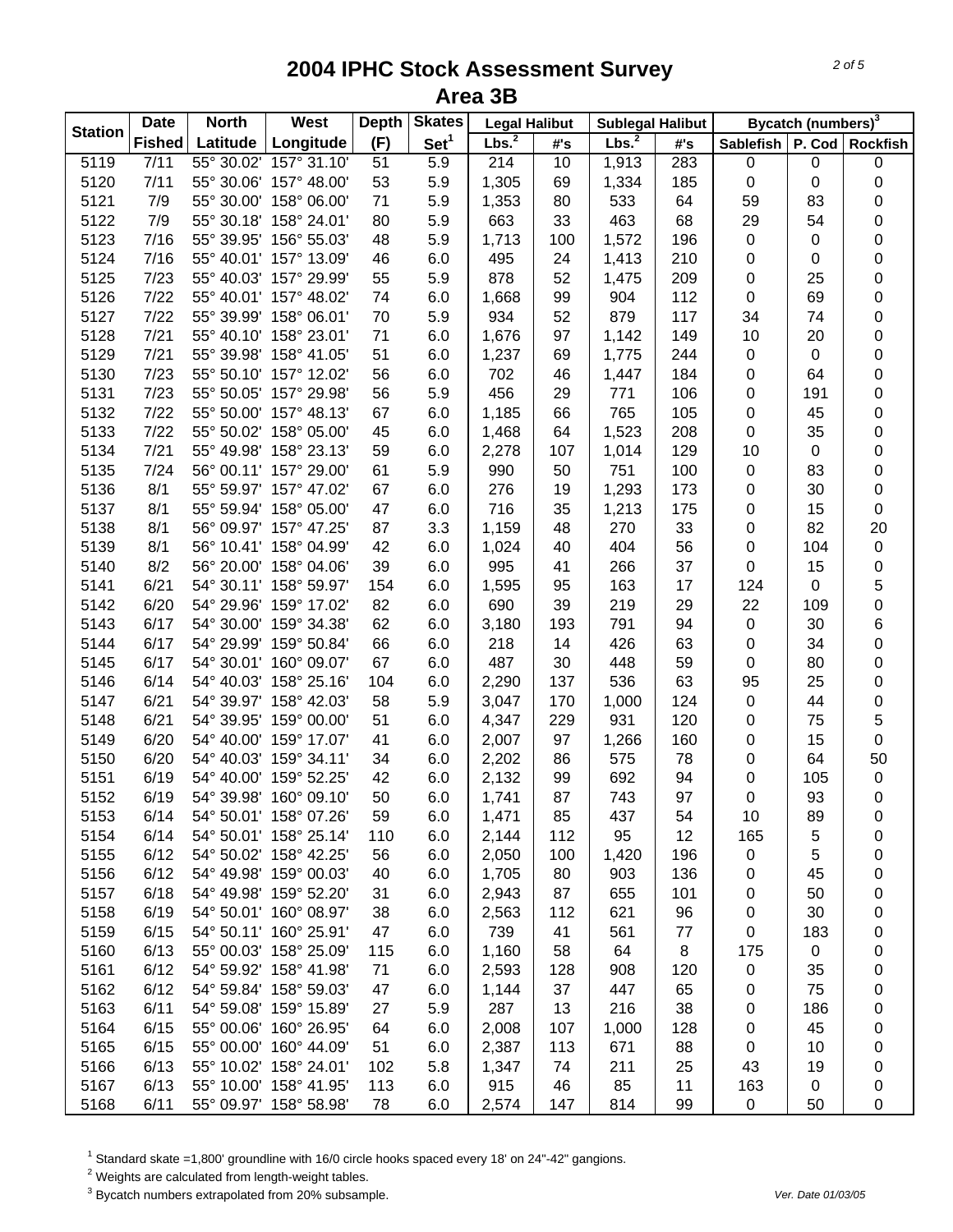| <b>Station</b> | <b>Date</b>   | <b>North</b> | West                   | <b>Depth</b> | <b>Skates</b>    | <b>Legal Halibut</b> |                | <b>Sublegal Halibut</b> |                | Bycatch (numbers) <sup>3</sup> |             |                 |  |
|----------------|---------------|--------------|------------------------|--------------|------------------|----------------------|----------------|-------------------------|----------------|--------------------------------|-------------|-----------------|--|
|                | <b>Fished</b> | Latitude     | Longitude              | (F)          | Set <sup>1</sup> | Lbs. <sup>2</sup>    | #'s            | Lbs. <sup>2</sup>       | #'s            | <b>Sablefish</b>               |             | P. Cod Rockfish |  |
| 5169           | 6/11          | 55° 10.00'   | 159° 16.93'            | 40           | 6.0              | 1,200                | 49             | 404                     | 58             | $\pmb{0}$                      | 99          | 0               |  |
| 5170           | 6/10          |              | 55° 19.98' 158° 42.29' | 103          | 6.0              | 819                  | 45             | 99                      | 11             | 54                             | 0           | 0               |  |
| 5171           | 6/10          |              | 55° 19.99' 158° 58.74' | 104          | 6.0              | 343                  | 15             | 29                      | 4              | 20                             | 0           | 0               |  |
| 5172           | 6/7           |              | 55° 19.85' 159° 17.14' | 99           | 6.0              | 1,111                | 56             | 82                      | 9              | 0                              | 0           | 0               |  |
| 5173           | 6/7           |              | 55° 19.99' 159° 33.96' | 79           | 6.0              | 2,367                | 127            | 461                     | 53             | 0                              | 20          | 0               |  |
| 5174           | 6/7           |              | 55° 19.99' 159° 52.05' | 47           | 6.0              | 1,627                | 84             | 554                     | 76             | 0                              | 30          | 0               |  |
| 5175           | 6/10          |              | 55° 29.98' 158° 41.02' | 91           | 6.0              | 117                  | 8              | 81                      | 11             | 10                             | $\sqrt{5}$  | 0               |  |
| 5176           | 6/6           |              | 55° 30.04' 158° 59.00' | 62           | 6.0              | 2,110                | 109            | 859                     | 113            | 0                              | 20          | 0               |  |
| 5177           | 6/6           |              | 55° 29.81' 159° 17.02' | 69           | 6.0              | 2,143                | 110            | 621                     | 78             | 0                              | 93          | 0               |  |
| 5178           | 6/4           |              | 55° 29.96' 159° 34.61' | 93           | 6.0              | 2,014                | 81             | 152                     | 19             | 0                              | 69          | 0               |  |
| 5179           | 6/4           |              | 55° 29.98' 159° 52.27' | 94           | 6.0              | 1,202                | 56             | 93                      | 11             | 0                              | 55          | 0               |  |
| 5181           | 6/6           |              | 55° 39.97' 158° 59.01' | 86           | 6.0              | 1,960                | 94             | 196                     | 22             | 5                              | 94          | 0               |  |
| 5182           | 6/5           |              | 55° 40.03' 159° 16.99' | 57           | 6.0              | 1,479                | 58             | 340                     | 46             | 0                              | 59          | 0               |  |
| 5183           | 6/4           |              | 55° 40.05' 159° 51.95' | 71           | 5.9              | 3,069                | 131            | 386                     | 48             | 0                              | 20          | 0               |  |
| 5184           | 6/5           |              | 55° 50.02' 158° 58.99' | 70           | 6.0              | 3,049                | 144            | 208                     | 24             | 0                              | 25          | 0               |  |
| 5185           | 6/5           |              | 55° 50.11' 159° 16.98' | 30           | 5.9              | 1,151                | 55             | 309                     | 39             | 0                              | 83          | 0               |  |
| 5186           | 6/29          |              | 54° 00.00' 163° 14.97' | 46           | 5.8              | 482                  | 32             | 354                     | 46             | 0                              | 170         | 0               |  |
| 5187           | 6/29          |              | 54° 00.02' 163° 32.02' | 55           | 5.8              | 45                   | $\overline{2}$ | 265                     | 40             | 0                              | 92          | 0               |  |
| 5188           | 6/29          |              | 53° 59.99' 163° 49.09' | 51           | 6.0              | 210                  | 14             | 452                     | 67             | 0                              | 114         | 0               |  |
| 5189           | 6/21          |              | 54° 09.94' 161° 34.00' | 77           | 6.0              | 332                  | 19             | 376                     | 54             | 45                             | 45          | 0               |  |
| 5190           | 6/28          |              | 54° 09.90' 161° 51.00' | 45           | 5.8              | 2,926                | 158            | 617                     | 75             | 0                              | 44          | 10              |  |
| 5191           | 6/28          |              | 54° 10.00' 162° 08.22' | 46           | 5.9              | 2,476                | 116            | 341                     | 43             | $\pmb{0}$                      | 118         | 5               |  |
| 5192           | 6/28          |              | 54° 10.02' 162° 25.12' | 90           | 5.9              | 109                  | 8              | 93                      | 15             | 88                             | 39          | 0               |  |
| 5193           | 6/29          |              | 54° 10.00' 163° 50.00' | 49           | 5.9              | 604                  | 39             | 717                     | 109            | $\pmb{0}$                      | 108         | $\mathsf 0$     |  |
| 5194           | 6/18          |              | 54° 20.00' 160° 08.28' | 178          | 6.0              | 112                  | $\overline{7}$ | 17                      | $\overline{c}$ | 30                             | $\mathsf 0$ | 35              |  |
| 5195           | 6/19          |              | 54° 19.99' 160° 26.23' | 70           | 6.0              | 1,274                | 75             | 905                     | 126            | $\pmb{0}$                      | 104         | $\pmb{0}$       |  |
| 5196           | 6/19          |              | 54° 19.98' 160° 43.17' | 59           | 6.1              | 1,104                | 71             | 671                     | 80             | $\pmb{0}$                      | 182         | 5               |  |
| 5197           | 6/20          |              | 54° 20.01' 161° 00.12' | 71           | 5.8              | 839                  | 56             | 535                     | 71             | 0                              | 102         | 0               |  |
| 5198           | 6/20          |              | 54° 20.01' 161° 16.95' | 59           | 6.0              | 2,720                | 157            | 692                     | 87             | 0                              | 79          | 0               |  |
| 5199           | 6/21          |              | 54° 20.00' 161° 33.97' | 79           | 6.0              | 686                  | 44             | 439                     | 62             | 0                              | 94          | 0               |  |
| 5200           | 6/21          |              | 54° 19.96' 161° 51.00' | 43           | 6.0              | 1,691                | 82             | 858                     | 109            | 0                              | 20          | 0               |  |
| 5201           | 6/27          |              | 54° 19.59' 162° 09.00' | 32           | 6.0              | 1,498                | 53             | 751                     | 108            | 0                              | $\pmb{0}$   | 0               |  |
| 5202           | 6/30          |              | 54° 19.98' 163° 17.08' | 27           | 6.0              | 3,683                | 157            | 684                     | 86             | 0                              | 119         | 0               |  |
| 5203           | 6/30          |              | 54° 19.98' 163° 34.00' | 60           | 5.9              | 922                  | 60             | 973                     | 132            | 0                              | 167         | 0               |  |
| 5204           | 7/1           |              | 54° 19.99' 163° 50.98' | 62           | 6.0              | 622                  | 38             | 856                     | 124            | 0                              | 124         | 0               |  |
| 5205           | 7/2           |              | 54° 19.97' 164° 09.00' | 52           | 5.9              | 359                  | 20             | 549                     | 86             | 0                              | 88          | 0               |  |
| 5206           | 6/18          |              | 54° 29.98' 160° 26.11' | 81           | 5.8              | 725                  | 46             | 532                     | 68             | 0                              | 109         | 0               |  |
| 5207           | 6/18          |              | 54° 30.00' 160° 43.12' | 76           | 6.0              | 516                  | 29             | 360                     | 47             | 0                              | 163         | 0               |  |
| 5208           | 6/20          |              | 54° 29.98' 161° 00.04' | 71           | 5.9              | 806                  | 43             | 418                     | 55             | 0                              | 132         | 0               |  |
| 5209           | 6/20          |              | 54° 30.00' 161° 18.08' | 66           | 6.0              | 1,242                | 64             | 530                     | 76             | 0                              | 25          | 0               |  |
| 5210           | 6/22          |              | 54° 30.06' 161° 35.01' | 37           | 5.9              | 1,155                | 51             | 623                     | 101            | 0                              | 15          | 0               |  |
| 5211           | 6/22          |              | 54° 30.05' 161° 52.02' | 78           | 5.9              | 1,205                | 63             | 281                     | 34             | 0                              | $\mathbf 0$ | 0               |  |
| 5212           | 6/27          |              | 54° 30.02' 162° 08.95' | 78           | 6.0              | 1,534                | 85             | 539                     | 73             | 0                              | 40          | 0               |  |
| 5213           | 6/27          |              | 54° 30.02' 162° 26.01' | 80           | 6.0              | 2,010                | 107            | 399                     | 50             | 0                              | 40          | 0               |  |
| 5214           | 6/30          |              | 54° 29.99' 163° 18.03' | 39           | 5.7              | 1,583                | 97             | 939                     | 130            | 0                              | 62          | 0               |  |
| 5215           | 7/1           |              | 54° 30.01' 163° 35.03' | 54           | 6.0              | 784                  | 41             | 823                     | 128            | 0                              | 30          | 0               |  |
| 5216           | 7/1           |              | 54° 30.01' 163° 53.03' | 51           | 5.9              | 543                  | 35             | 1,051                   | 151            | 0                              | 44          | 0               |  |
| 5217           | 7/2           |              | 54° 29.98' 164° 10.00' | 51           | 6.0              | 978                  | 64             | 850                     | 114            | 0                              | 104         | 0               |  |
| 5218           | 6/18          |              | 54° 40.01' 160° 26.01' | 56           | 6.0              | 1,295                | 79             | 900                     | 113            | 0                              | 50          | 0               |  |
| 5219           | 6/17          |              | 54° 39.98' 160° 43.12' | 53           | 6.0              | 2,824                | 148            | 663                     | 81             | 0                              | 69          | 0               |  |

 $^1$  Standard skate =1,800' groundline with 16/0 circle hooks spaced every 18' on 24"-42" gangions.<br><sup>2</sup> Weights are calculated from length-weight tables.

3 Bycatch numbers extrapolated from 20% subsample. *Ver. Date 01/03/05*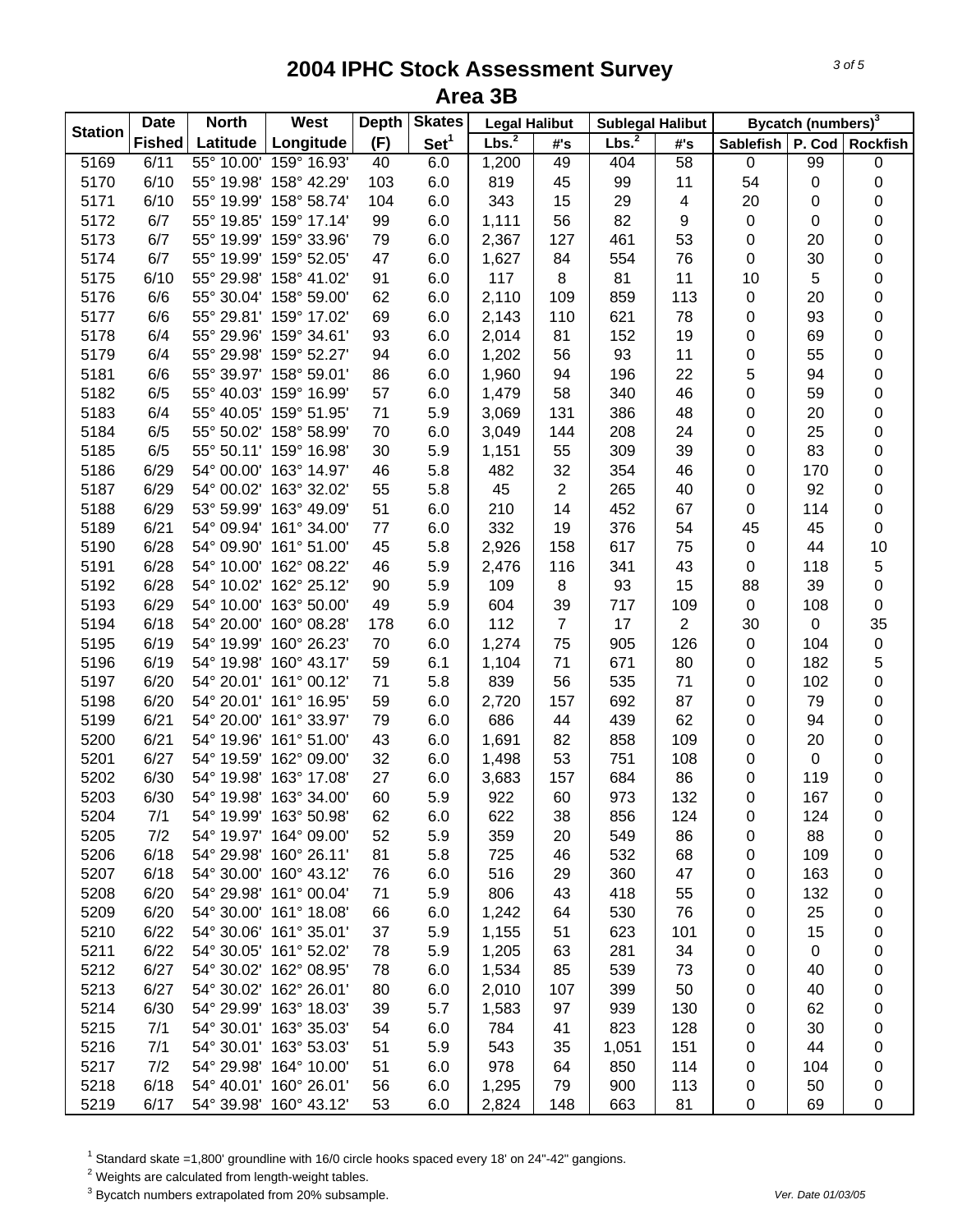| <b>Station</b> | <b>Date</b>   | <b>North</b> | West                   | <b>Depth</b> | <b>Skates</b>    | <b>Legal Halibut</b> |     | <b>Sublegal Halibut</b> |                 | Bycatch (numbers) <sup>3</sup> |           |             |  |
|----------------|---------------|--------------|------------------------|--------------|------------------|----------------------|-----|-------------------------|-----------------|--------------------------------|-----------|-------------|--|
|                | <b>Fished</b> | Latitude     | Longitude              | (F)          | Set <sup>1</sup> | Lbs. <sup>2</sup>    | #'s | Lbs. <sup>2</sup>       | #'s             | Sablefish P. Cod Rockfish      |           |             |  |
| 5220           | 6/17          |              | 54° 40.00' 161° 01.08' | 51           | 6.0              | 1,874                | 86  | 443                     | $\overline{57}$ | 0                              | 39        | 0           |  |
| 5221           | 6/16          |              | 54° 39.89' 161° 18.00' | 74           | 6.1              | 1,389                | 74  | 616                     | 80              | $\pmb{0}$                      | 61        | $\mathsf 0$ |  |
| 5222           | 6/16          |              | 54° 40.01' 161° 35.03' | 36           | 6.0              | 1,754                | 74  | 1,316                   | 182             | 0                              | 15        | 10          |  |
| 5223           | 6/22          |              | 54° 40.03' 161° 53.00' | 32           | 5.9              | 385                  | 19  | 237                     | 34              | 0                              | 15        | $\pmb{0}$   |  |
| 5224           | 6/26          |              | 54° 40.02' 162° 43.94' | 47           | 6.0              | 723                  | 37  | 369                     | 60              | 0                              | 0         | 0           |  |
| 5225           | 6/17          |              | 54° 50.00' 160° 44.01' | 55           | 6.0              | 485                  | 31  | 571                     | 82              | 0                              | 75        | 0           |  |
| 5226           | 6/17          |              | 54° 49.94' 161° 01.00' | 57           | 6.0              | 1,031                | 57  | 535                     | 75              | $\pmb{0}$                      | 10        | 0           |  |
| 5227           | 6/16          |              | 54° 50.00' 161° 17.95' | 57           | 5.9              | 1,126                | 51  | 558                     | 77              | $\pmb{0}$                      | 20        | $\mathsf 0$ |  |
| 5228           | 6/16          |              | 54° 50.02' 161° 35.96' | 44           | 6.0              | 1,893                | 56  | 398                     | 55              | $\pmb{0}$                      | 20        | $\mathsf 0$ |  |
| 5229           | 6/26          |              | 54° 50.00' 162° 45.05' | 27           | 6.0              | 874                  | 44  | 629                     | 98              | $\pmb{0}$                      | $\pmb{0}$ | 0           |  |
| 5230           | 6/26          |              | 54° 50.01' 163° 03.02' | 45           | 6.0              | 1,266                | 74  | 505                     | 65              | 0                              | 85        | 0           |  |
| 5231           | 6/15          |              | 54° 59.95' 161° 01.00' | 51           | 6.0              | 1,260                | 51  | 275                     | 38              | 0                              | 10        | 0           |  |
| 5232           | 6/15          |              | 55° 00.00' 161° 19.12' | 46           | 6.0              | 1,396                | 64  | 414                     | 59              | 0                              | 35        | 0           |  |
| 5233           | 6/15          |              | 55° 09.99' 161° 02.25' | 57           | 6.0              | 1,497                | 72  | 186                     | 24              | 0                              | 105       | 0           |  |
| 5234           | 6/7           |              | 55° 19.94' 156° 03.00' | 163          | 5.9              | 1,135                | 60  | 10                      | 1               | 127                            | 0         | 5           |  |
| 5235           | 6/7           |              | 55° 20.00' 156° 21.11' | 95           | 6.0              | 3,476                | 184 | 456                     | 51              | 5                              | 84        | 0           |  |
| 5236           | 6/6           |              | 55° 30.01' 155° 45.03' | 119          | 6.0              | 2,407                | 129 | 366                     | 43              | 59                             | 5         | 5           |  |
| 5237           | 6/6           |              | 55° 29.93' 156° 03.00' | 110          | 6.0              | 1,734                | 94  | 788                     | 96              | 64                             | 119       | 0           |  |
| 5238           | 7/13          |              | 55° 30.02' 156° 19.87' | 118          | 5.9              | 1,166                | 70  | 270                     | 31              | 64                             | 98        | 0           |  |
| 5239           | 6/5           |              | 55° 40.01' 155° 26.01' | 99           | 5.9              | 1,656                | 87  | 567                     | 72              | $\pmb{0}$                      | 98        | 5           |  |
| 5240           | 6/6           |              | 55° 39.58' 155° 44.13' | 70           | 5.8              | 1,656                | 78  | 450                     | 57              | $\pmb{0}$                      | 187       | 0           |  |
| 5241           | 6/6           |              | 55° 39.99' 156° 02.15' | 127          | 5.8              | 1,509                | 86  | 161                     | 17              | 150                            | 19        | 0           |  |
| 5242           | 7/13          |              | 55° 40.00' 156° 18.98' | 139          | 5.9              | 3,519                | 194 | 181                     | 21              | 54                             | 10        | 0           |  |
| 5243           | 7/13          |              | 55° 39.95' 156° 37.01' | 131          | 5.8              | 3,337                | 179 | 204                     | 22              | 39                             | 10        | $\mathsf 0$ |  |
| 5244           | 6/5           |              | 55° 50.00' 155° 06.90' | 66           | 6.0              |                      | 108 | 870                     | 113             | 0                              | $\pmb{0}$ | $\mathsf 0$ |  |
|                |               |              | 55° 49.95' 155° 24.99' |              |                  | 2,143                |     |                         |                 |                                | 36        |             |  |
| 5245           | 6/5           |              |                        | 27           | 6.0              | 345                  | 19  | 825                     | 112             | 0                              |           | $\mathsf 0$ |  |
| 5246           | 7/14          |              | 55° 49.99' 156° 01.04' | 58           | 5.8              | 1,600                | 87  | 538                     | 68              | $\pmb{0}$                      | 112       | $\mathsf 0$ |  |
| 5247           | 7/15          |              | 55° 49.96' 156° 18.97' | 131          | 6.0              | 953                  | 52  | 137                     | 17              | 40                             | 0         | 0           |  |
| 5248           | 7/15          |              | 55° 50.01' 156° 36.20' | 123          | 5.9              | 1,387                | 78  | 117                     | 13              | 108                            | 5         | 0           |  |
| 5249           | 7/16          |              | 55° 49.93' 156° 54.03' | 71           | 5.9              | 964                  | 53  | 711                     | 84              | $\pmb{0}$                      | 137       | 0           |  |
| 5250           | 7/14          |              | 56° 00.02' 155° 42.20' | 25           | 5.8              | 448                  | 28  | 767                     | 104             | 0                              | 10        | 0           |  |
| 5251           | 7/14          |              | 55° 59.99' 156° 00.05' | 43           | 6.0              | 1,257                | 63  | 885                     | 119             | 0                              | 30        | $\mathsf 0$ |  |
| 5252           | 7/15          |              | 55° 59.96' 156° 18.01' | 115          | 5.9              | 1,385                | 64  | 31                      | 4               | 157                            | 108       | $\mathsf 0$ |  |
| 5253           | 7/15          |              | 55° 59.70' 156° 34.00' | 105          | 5.9              | 3,403                | 172 | 195                     | 21              | 39                             | 78        | $\mathsf 0$ |  |
| 5254           | 7/24          |              | 56° 00.02' 157° 11.06' | 62           | 6.0              | 353                  | 17  | 667                     | 92              | 0                              | 10        | 0           |  |
| 5256           | 7/26          |              | 56° 09.98' 156° 16.88' | 127          | 6.0              | 1,710                | 78  | 37                      | 4               | 59                             | 109       | 0           |  |
| 5257           | 7/25          |              | 56° 10.05' 156° 35.01' | 103          | 6.0              | 1,138                | 66  | 503                     | 59              | 0                              | 59        | 0           |  |
| 5258           | 7/25          |              | 56° 10.02' 156° 52.80' | 45           | 5.9              | 544                  | 24  | 514                     | 75              | 0                              | 44        | 0           |  |
| 5259           | 7/24          |              | 56° 09.99' 157° 11.05' | 55           | 6.0              | 1,907                | 91  | 1,072                   | 144             | 0                              | 15        | 5           |  |
| 5260           | 7/24          |              | 56° 10.15' 157° 28.99' | 84           | 6.0              | 1,769                | 106 | 688                     | 82              | 0                              | 20        | 0           |  |
| 5261           | 7/26          |              | 56° 20.00' 155° 58.20' | 115          | 5.9              | 2,448                | 119 | 80                      | 9               | 44                             | 0         | 0           |  |
| 5262           | 7/26          |              | 56° 20.05' 156° 15.99' | 154          | 6.0              | 1,208                | 61  | 119                     | 13              | 55                             | 5         | 0           |  |
| 5263           | 7/25          |              | 56° 20.01' 156° 34.13' | 101          | 5.8              | 3,439                | 164 | 268                     | 30              | 49                             | 58        | 0           |  |
| 5264           | 7/28          |              | 56° 20.02' 156° 52.00' | 63           | 5.7              | 768                  | 36  | 634                     | 86              | 0                              | 5         | 0           |  |
| 5265           | 7/28          |              | 56° 20.44' 157° 10.01' | 97           | 6.0              | 1,357                | 60  | 247                     | 33              | 0                              | 53        | 0           |  |
| 5266           | 8/2           |              | 56° 19.99' 157° 28.20' | 36           | 6.0              | 1,438                | 62  | 1,064                   | 155             | 0                              | 0         | 0           |  |
| 5267           | 8/2           |              | 56° 19.99' 157° 45.84' | 29           | 6.0              | 678                  | 29  | 734                     | 113             | 0                              | 5         | 0           |  |
| 5268           | 7/27          |              | 56° 30.04' 155° 56.99' | 134          | 5.7              | 1,355                | 56  | 69                      | 8               | 66                             | 5         | 0           |  |
| 5269           | 7/27          |              | 56° 30.04' 156° 14.98' | 142          | 5.9              | 777                  | 39  | 71                      | 8               | 74                             | 59        | 0           |  |
| 5270           | 8/4           |              | 56° 29.91' 156° 32.98' | 107          | 6.0              | 2,153                | 99  | 119                     | 15              | 79                             | 20        | 0           |  |

 $^1$  Standard skate =1,800' groundline with 16/0 circle hooks spaced every 18' on 24"-42" gangions.<br><sup>2</sup> Weights are calculated from length-weight tables.

3 Bycatch numbers extrapolated from 20% subsample. *Ver. Date 01/03/05*